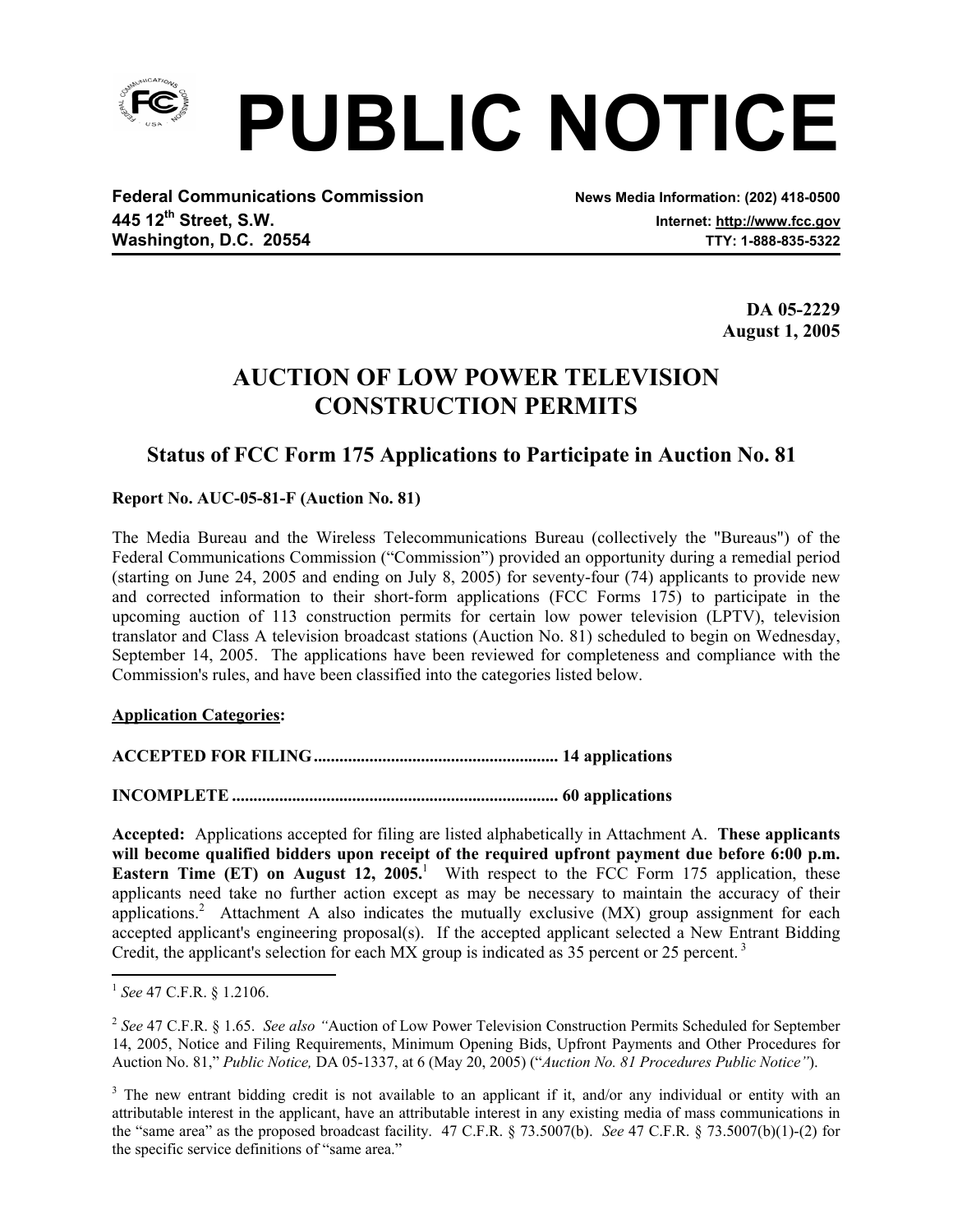**Incomplete:** Applications found to be incomplete or deficient are listed alphabetically in Attachment B. Applicants whose FCC Form 175 applications have been deemed incomplete or deficient will receive overnight correspondence indicating what information is required to make the applications acceptable for filing. **These applicants may become qualified bidders only if they: (1) make the required upfront payments before 6:00 p.m. ET on Friday, August 12, 2005; and (2) resubmit their applications before 6:00 p.m. ET on Friday, August 12, 2005, having corrected the deficiencies indicated.** Applicants also must maintain the accuracy of their FCC Form 175 applications as required by the Commission's rules.<sup>4</sup>

The filing window for resubmitting FCC Form 175 applications is now open. Corrected applications must be filed before **6:00 p.m. ET on Friday, August 12, 2005.** This will be the only opportunity to cure specified FCC Form 175 defects; late resubmissions will not be accepted. In addition, if an application remains incomplete or otherwise deficient after the resubmission deadline has passed, the application will be dismissed.

### **UPFRONT PAYMENT DEADLINE**

Upfront payments and accompanying FCC Remittance Advice (FCC Form 159) for Auction No. 81 are due in the proper account at Mellon Bank, Pittsburgh, Pennsylvania, before **6:00 p.m. ET on Friday, August 12, 2005. In order to meet the Commission's upfront payment deadline, an applicant's payment must be credited to the Commission's account by the deadline.<sup>5</sup> Payments must be made by** wire transfer in accordance with the instructions provided in the *Auction No. 81 Procedures Public Notice*.<sup>6</sup> No other payment method is acceptable for this auction. Applicants are reminded to provide their FCC Registration Number ("FRN") on the FCC Form 159. At least one hour before placing the order for the wire transfer (but on the same business day), applicants must send by facsimile a completed FCC Form 159 (revised February 2003) to Mellon Bank at (412) 209-6045.

Applicants that have filed applications deemed to be incomplete, as noted in this public notice, must submit timely and sufficient upfront payments before the Commission will review their submitted applications. **If no upfront payment is made, or the application remains incomplete or deficient following its resubmission, the application will be dismissed.** If the applicant has provided its FRN and wire transfer instructions from the payor of record, any upfront payment made prior to dismissal will be refunded in a timely manner upon request.

**Applicants are responsible for obtaining confirmation from their financial institution that Mellon Bank has timely received their upfront payment and deposited it in the proper account.** We remind applicants that to avoid untimely upfront payments they should discuss arrangements (including transfer times and bank closing schedules) with their financial institution several days before making the wire transfer, and allow sufficient time for the transfer to be initiated and completed before the deadline. Detailed information regarding upfront payments including additional requirements for "former

 4 *See* 47 C.F.R. § 1.65 (an applicant must maintain the accuracy and completeness of information furnished in its pending application and notify the Commission within 30 days of any substantial change that may be of decisional significance to that application), 47 C.F.R.  $\S$  1.2105(c)(6) (any applicant that makes or receives a prohibited communication must report such communication in writing to the Commission no later than five business days after the communication occurs).

<sup>5</sup>*See* Letter from Margaret W. Wiener, Chief, Auctions and Industry Analysis Division, Wireless Telecommunications Bureau, to Patrick Shannon, Esq., Counsel for Lynch 3G Communications Corporation, 18 FCC Rcd 11552 (WTB-AIAD 2003).

<sup>6</sup> *See Auction No. 81 Procedures Public Notice* at 16-17.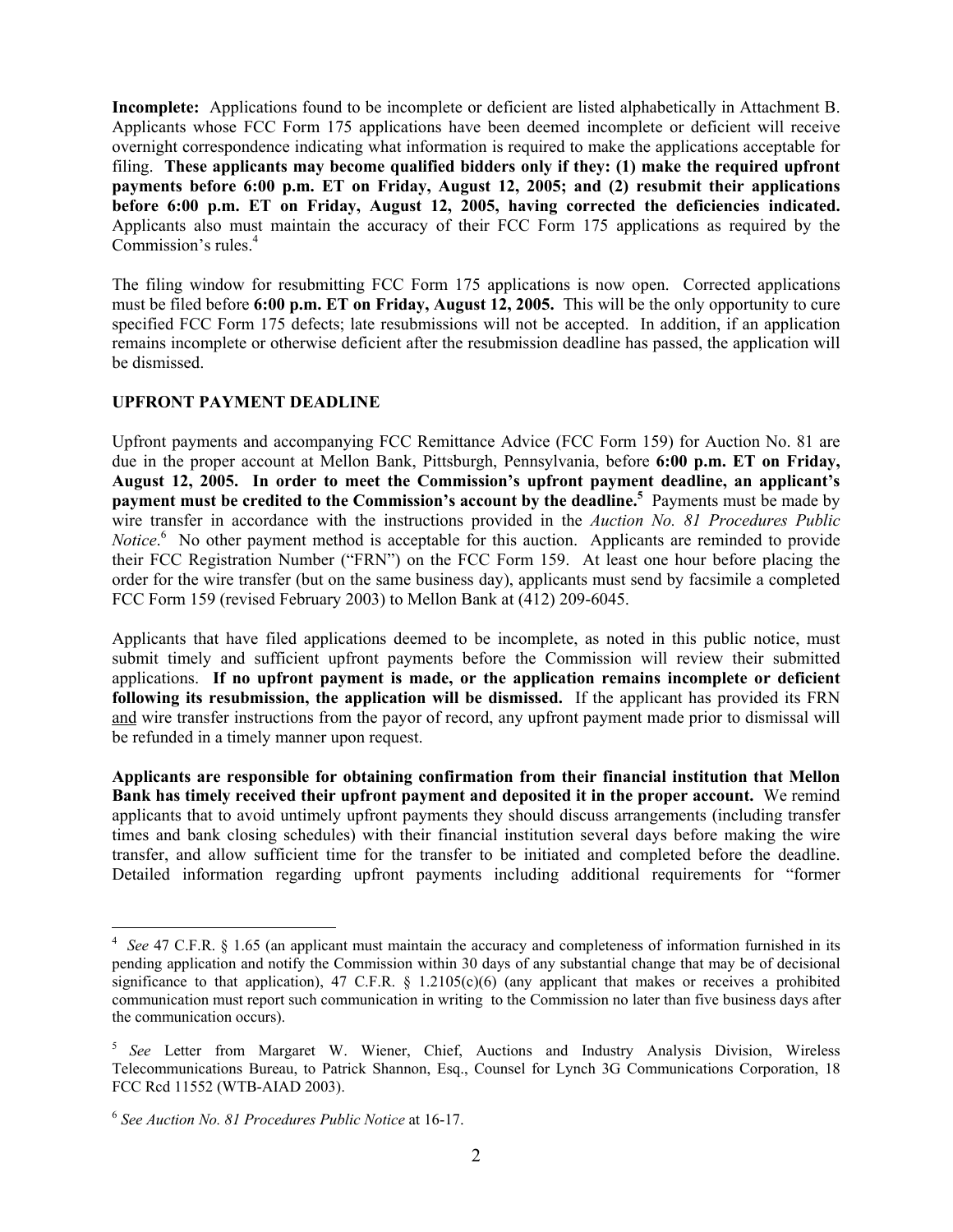defaulters" can be found in the *Auction No. 81 Procedures Public Notice* under Section II.E and Section  $\rm{III.C.}^7$ 

**Note:** Applicants are reminded to submit the same FRN with all future payments for Auction No. 81.

#### **OTHER IMPORTANT INFORMATION**

**Qualified Bidders:** Approximately three weeks after the upfront payment deadline, following Commission review of resubmitted FCC Form 175 applications, and correlation of payments and applications, a public notice listing all applicants qualified to bid in the auction will be released (Qualified Bidders Public Notice). The same public notice will also include bidding schedules for both the mock auction and the first day of the auction.

**Due Diligence:** Potential bidders are reminded that they are solely responsible for investigating and evaluating all technical and marketplace factors that may have a bearing on the value of the broadcast facilities being offered in this auction. The FCC makes no representations or warranties about the use of this spectrum for particular services. Potential bidders are strongly encouraged to conduct their own research prior to the beginning of bidding in Auction No. 81 in order to determine the existence of pending proceedings, pleadings, applications or authorizations that might affect their decisions regarding participation in the auction. Potential bidders also should review all underlying Commission orders. Participants in Auction No. 81 are strongly encouraged to continue such research during the auction. For further details regarding due diligence, please refer to the *Auction No. 81 Procedures Public Notice* under Section  $I.B.3<sup>8</sup>$ 

**Prohibition of Collusion:** Applicants are reminded that Section 1.2105(c) and 73.5002(d) of the Commission's rules prohibits applicants for any of the same geographic license areas or the same MX groups from communicating with each other during the auction about bids, bidding strategies, or settlements unless they have identified each other as parties with which they have entered into agreements under Section 1.2105(a)(2)(viii).<sup>9</sup> For Auction No. 81, this prohibition became effective at the short-form application filing deadline on August 4, 2000, and will end on the post-auction down payment deadline, which will be announced in a future public notice.<sup>10</sup> This prohibition applies to all applicants **regardless of whether such applicants become qualified bidders or actually bid.11** For purposes of this prohibition, Section 1.2105(c)(7)(i) defines applicant as including all controlling interests in the entity submitting a short-form application to participate in the auction, as well as all holders of partnership and other ownership interests and any stock interest amounting to 10 percent or more of the entity, or outstanding stock, or outstanding voting stock of the entity submitting a short-form application, and all

 $10$  47 C.F.R. § 1.2105(c)(1).

 $\overline{a}$ <sup>7</sup> *See Auction No. 81 Procedures Public Notice* at 13-14, 15-19.

<sup>8</sup> *See Auction No. 81 Procedures Public Notice* at 6-8.

<sup>&</sup>lt;sup>9</sup> 47 C.F.R. §§ 1.2105(a)(2)(viii), 1.2105(c)(1), 73.5002(d). *See also* Amendment of Part 1 of the Commission's Rules — Competitive Bidding Procedures, *Seventh Report and Order*, 16 FCC Rcd 17546 (2001) (*Part 1 Seventh Report and Order*); *id., Part I Fifth Report and Order*, 15 FCC Rcd at 15297-98 ¶¶ 7-8.

<sup>11</sup> *See, e.g.,* Northeast Communications of Wisconsin, LLC, *Forfeiture Order*, 19 FCC Rcd 18635 (Enf. Bur. 2004) (imposing forfeiture in the amount of \$100,000 for violation of the anti-collusion rule, even though the applicant never made an upfront payment for the auction and was not listed as a qualified bidder); Letter to Robert Pettit, Esquire, from Margaret W. Wiener, Chief, Auctions and Industry Analysis Div., Wireless Telecommunications Bur., Federal Communications Com., 16 FCC Rcd 10080 (WTB-AIAD 2000) (declining to exempt an applicant's controlling interest from coverage by the anti-collusion rule, even though the applicant never made an upfront payment for the auction and was not listed as a qualified bidder).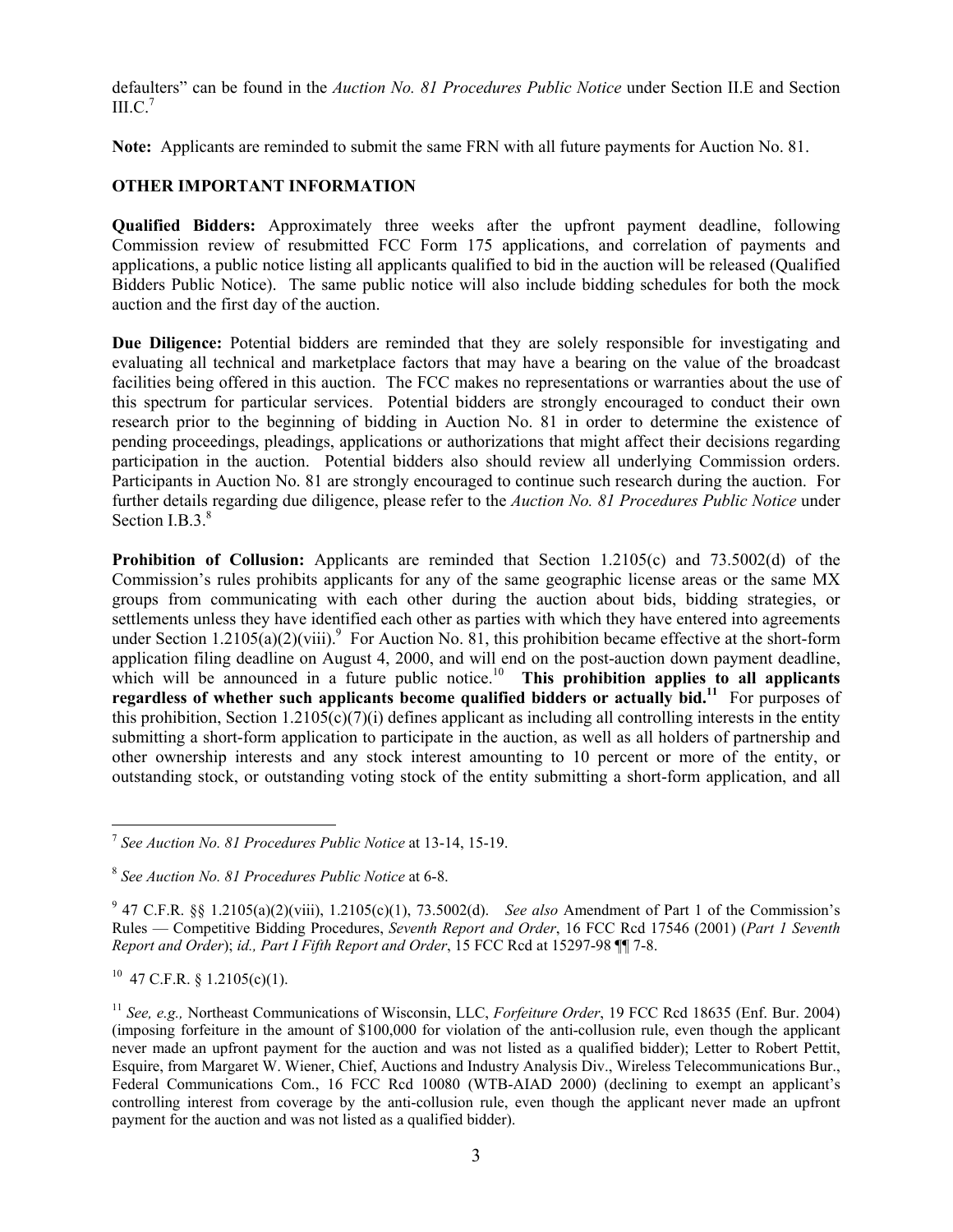officers and directors of that entity.12 If parties had agreed in principle on all material terms of a bidding agreement(s), those parties must have been identified on the short-form application under Section 1.2105(c), even if the agreement had not been reduced to writing. If parties had not agreed in principle by the 2000 filing deadline, an applicant should not have included the names of those parties on its application, and must not have continued negotiations. $^{13}$ 

Bidders competing for construction permits in the same MX group must not communicate indirectly about bids or bidding strategy.<sup>14</sup> Accordingly, such bidders are encouraged not to use the same individual as an authorized bidder. A violation of the anti-collusion rule could occur if an individual acts as the authorized bidder for two or more competing applicants, and conveys information concerning the substance of bids or bidding strategies between the bidders he or she is authorized to represent in the auction.15 Also, if the authorized bidders are different individuals employed by the same organization (e.g., law firm or consulting firm), a violation could likewise occur. In such a case, at a minimum, applicants should certify on their applications that precautionary steps have been taken to prevent communication between authorized bidders and that applicants and their bidding agents will comply with the anti-collusion rule.<sup>16</sup> However, the Bureaus caution that merely filing a certifying statement as part of an application will not outweigh specific evidence that collusive behavior has occurred, nor will it preclude the initiation of an investigation when warranted.<sup>17</sup>

In addition, Section 1.65 of the Commission's rules requires an applicant to maintain the accuracy and completeness of information furnished in its pending application and to notify the Commission within 30 days of any substantial change that may be of decisional significance to that application.<sup>18</sup> Thus, Section 1.65 requires auction applicants that engage in communications of bids or bidding strategies that result in a bidding agreement, arrangement, or understanding not already identified on their short-form applications to promptly disclose any such agreement, arrangement, or understanding to the Commission by amending their pending applications. In addition, Section  $1.2105(c)(6)$  requires all auction applicants to report prohibited discussions or disclosures regarding bids or bidding strategy to the Commission in writing immediately, but in no case later than five business days after the communication occurs, even if the communication does not result in an agreement or understanding regarding bids or bidding strategy that must be reported under Section 1.65.19

Applicants that are winning bidders will be required to disclose in their long-form applications the specific terms, conditions, and parties involved in all bidding consortia, joint ventures, partnerships, and other arrangements entered into relating to the competitive bidding process.<sup>20</sup> Any applicant found to

<sup>14</sup> *Part 1 Seventh Report and Order*, 16 FCC Rcd at 17549-50 ¶ 6.

<sup>15</sup> *See Auction No. 81 Procedures Public Notice* at 5-6.

<sup>16</sup> *See* Application of Nevada Wireless for a License to Provide 800 MHz Specialized Mobile Radio Service in the Farmington, NM-CO Economic Area (EA-155) Frequency Band A, *Memorandum Opinion and Order,* 13 FCC Rcd 11973, 11977 ¶ 11 (1998).

<sup>17</sup> *Id.*, 13 FCC Rcd at 11978 ¶ 13.

18 47 C.F.R. § 1.65.

19 47 C.F.R. § 1.2105(c)(6); *see also Part 1 Seventh Report and Order*, 16 FCC Rcd at 17555 ¶ 17.

 $20$  47 C.F.R. § 1.2107(d).

 $\overline{a}$  $12$  47 C.F.R. § 1.2105(c)(7)(i).

<sup>13</sup> *See* Wireless Telecommunications Bureau Clarifies Spectrum Auction Anti-Collusion Rules, *Public Notice*, 11 FCC Rcd 9645 (WTB 1995).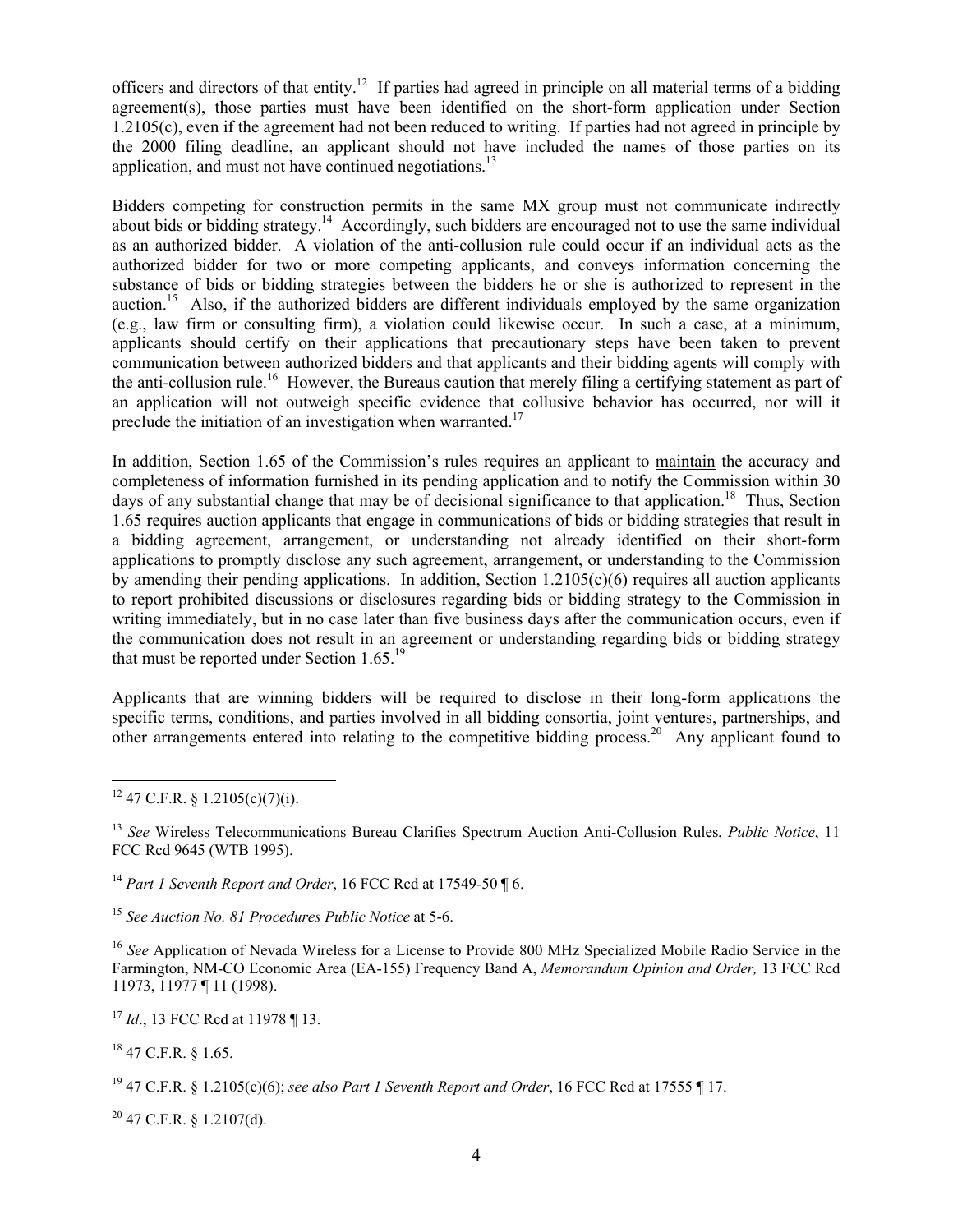have violated the anti-collusion rule may be subject to sanctions.<sup>21</sup> In addition, applicants are reminded that they are subject to the antitrust laws, which are designed to prevent anti-competitive behavior in the marketplace. If an applicant is found to have violated the antitrust laws in connection with its participation in the competitive bidding process, it may be subject to forfeiture of its upfront payment, down payment, or full bid amount and may be prohibited from participating in future auctions.<sup>22</sup>

*Ex Parte* Rule: Applicants should also be aware that the Commission has generally exempted auction proceedings from the strict requirements of the *ex parte* rule found in Section 1.1208 of the Commission's rules. $^{23}$ 

**Mock Auction:** All applicants found to be qualified bidders will be eligible to participate in a mock auction on Monday, September 12, 2005. We encourage all qualified bidders to take advantage of this mock auction to become familiar with the FCC's Integrated Spectrum Auction System ("FCC Auction System" or "ISAS"). $^{24}$  In the public notice announcing the qualified bidders, the Bureaus will announce the bidding schedule for the mock auction. The mock auction will be conducted over the Internet, and telephonic bidding will be available as well.

**Electronic Bidding:** Applicants are reminded that qualified bidders are eligible to bid either electronically or telephonically. Applicants should specify their bidding preference on the FCC Form 175.

Bidders can access the FCC Auction System over the Internet. Access to the system via the Internet requires, at a minimum, the following software:

- Web Browser, either of the following:
	- ♦ Microsoft® Internet Explorer 6.0 or higher (recommended). Your browser must have either Microsoft VM or Java Plug-In Version 1.4.2 05 installed.
	- ♦ Netscape® Communicator™ 6.0 or higher, with Java Plug-In Version 1.4.2\_05.

#### **Other browsers are not supported.**

Java Plug-In Version 1.4.2\_05 is available for downloading at *http://java.sun.com/products/archive/j2se/1.4.2\_05/index.html* (choose the JRE version).

• PDF Viewer: Adobe Acrobat Reader 5.0 or higher (available at http://www.adobe.com)

**Long-Form Applications:** All applicants should be aware that at the long-form application stage, they will be subject to the more extensive reporting requirements contained in the Commission's Part 1 ownership disclosure rule.25

<sup>24</sup> For additional information regarding the FCC's Integrated Spectrum Auction System, including sample screen shots, visit the "About ISAS" web page at http://wireless.fcc.gov/auctions/about\_isas.

<sup>25</sup> *See* 47 C.F.R. §§ 1.2112(b)(2), 73.5005. For auction-related long-form application exhibit filing instructions, review the instructions for FCC Forms 346 or 301-CA, as appropriate.

 $\overline{a}$ <sup>21</sup> *See* 47 C.F.R. §§ 1.2105(c), 1.2107(d), and 1.2109(d).

 $22$  47 C.F.R. § 1.2109(d).

<sup>23 47</sup> C.F.R. § 1.1208. *See* "Commission Announces that Mutually Exclusive 'Short-Form' Applications (Form 175) to Participate in Competitive Bidding Process ('Auctions') Are Treated as Exempt for *Ex Parte* Purposes," *Public Notice*, 9 FCC Rcd 6760 (1994).